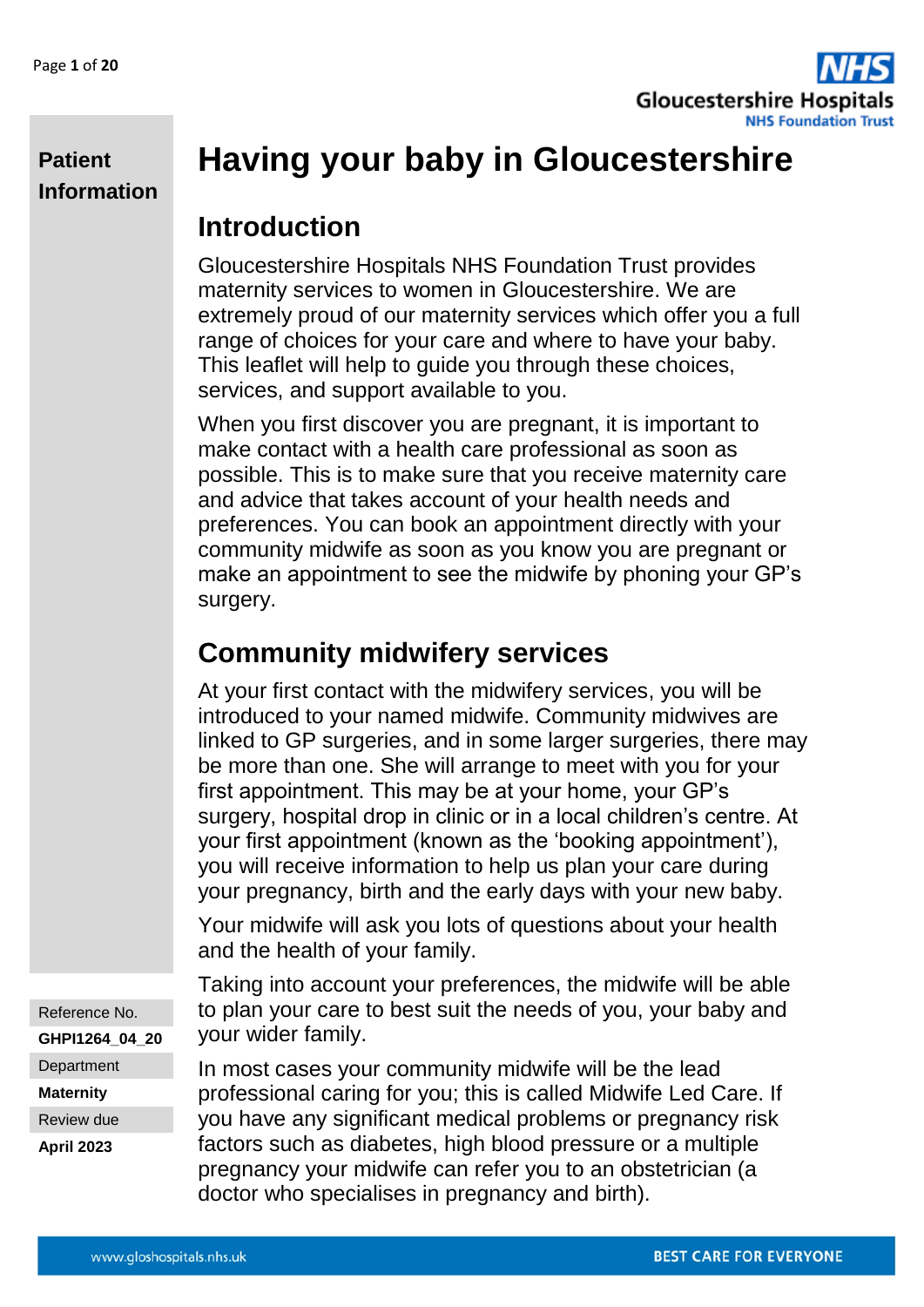

The obstetrician will care for you alongside your midwife throughout your pregnancy.

Your midwife will usually see you at your GP's surgery in a special antenatal clinic. If you work, your employer needs to make sure you can attend the clinic for your care. Some midwifery antenatal care may be offered at midwife clinics in children's centres or at your local hospital or birth centre, some appointments may be at your home. Your midwife will have details of what is available to you locally.

## **Your maternity records**

Your maternity care will be documented in orange hand-held notes that your midwife will give to you at your booking appointment. You must keep these notes with you during your pregnancy so that all the professionals involved in your care can write in them during any consultations.

It is important that you bring your notes along to any appointments that you have, together with a urine sample if you are having an antenatal check.

Please ask your midwife for a sample bottle.

Your maternity records also have important information within them, such as when you should seek advice about any symptoms or concerns you may have. These notes will remain with you throughout your pregnancy, but your community midwife will return them to the hospital to be filed after you have had your baby

## **Contacting your midwife**

Your community midwife will make sure that you have all the contact telephone numbers you may need during your pregnancy; these will be on the front cover of your orange notes.

If you have any concerns before 16 weeks of pregnancy you should contact your GP's surgery or if out of normal working hours NHS 111. For concerns after 16 weeks of pregnancy please contact the Triage department at the Women's Centre in Gloucestershire Royal Hospital.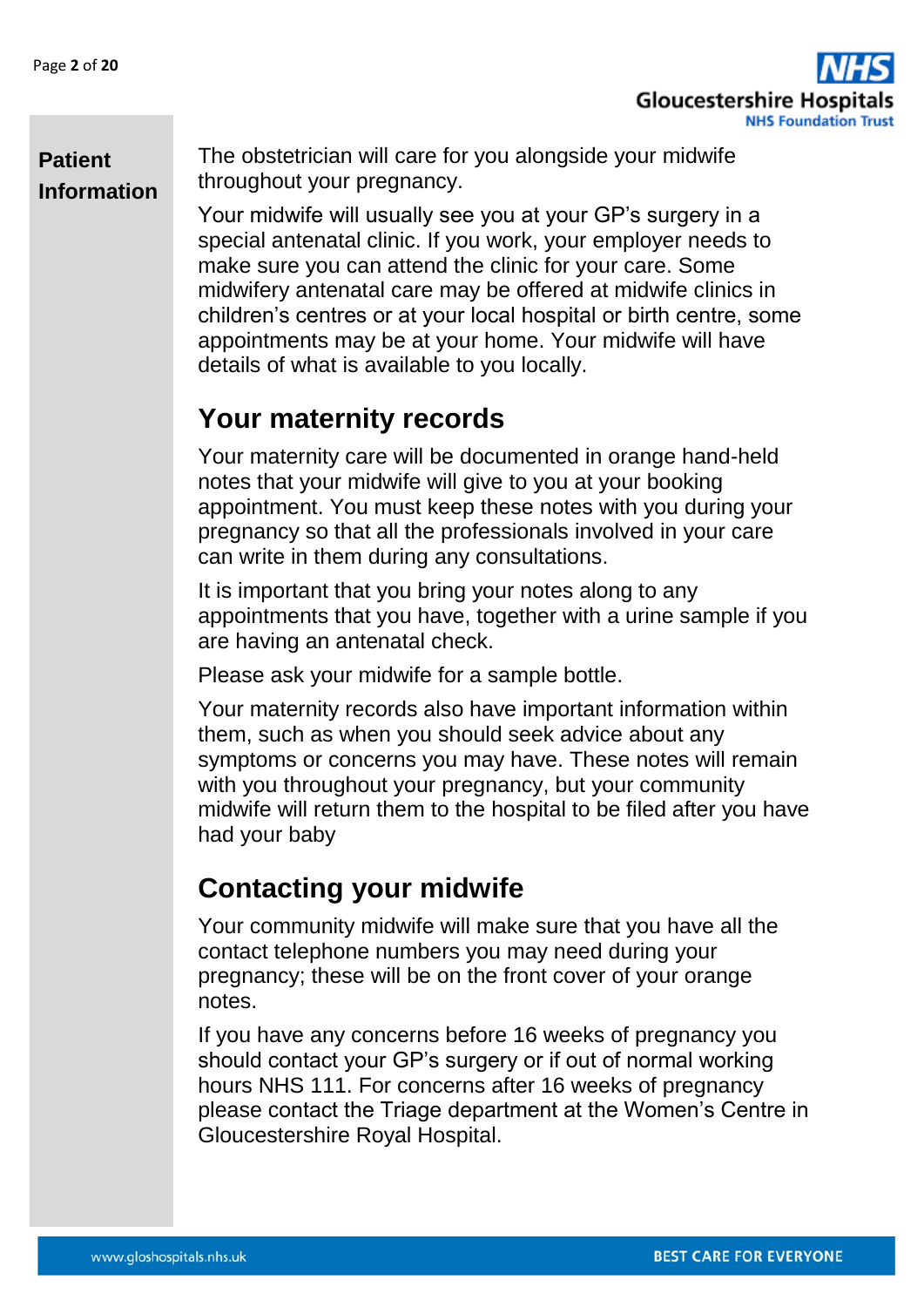

If you live in the Stroud or Cheltenham areas you may be seen with some conditions at your local unit, and you will be given the telephone numbers to use to phone for advice.

### **The ultrasound department**

During your pregnancy you will be offered several routine ultrasound scans.

The first of these scans is a dating scan, normally performed around your 12th week of pregnancy.

The second scan is an anomaly scan, performed around your 20th week of pregnancy.

Other scans may also be arranged during your pregnancy, if we feel these are required. All scans will be performed at either your local or regional hospital by a sonographer, midwife or doctor. You should receive an appointment letter through the post with any additional information that you need to know before attending for a scan. This will include information such as how much fluid to drink so that your bladder is full for the scan and how to purchase photographs from your scan.

If you need more information about the scans please speak to your midwife. When attending for your scan, only one adult will be allowed to accompany you, this may be your partner, a relative, friend or carer. Unfortunately no children will be allowed in the scan room. Photographs of your scan may not always be available, as they are very much dependent on the position of your baby.

## **Early Pregnancy Assessment (EPA) Clinic**

Women who are in the early stages of pregnancy and are experiencing problems such as pain and bleeding from 7 weeks of pregnancy and up to 15 weeks and 6 days can be referred to our EPA clinic by either their GP or midwife after 8 weeks. These clinics are held in the Women's Centre at Gloucestershire Royal Hospital.

Your GP or midwife will ring the EPA team who will then contact you within 24 hours of the referral being received with an appointment.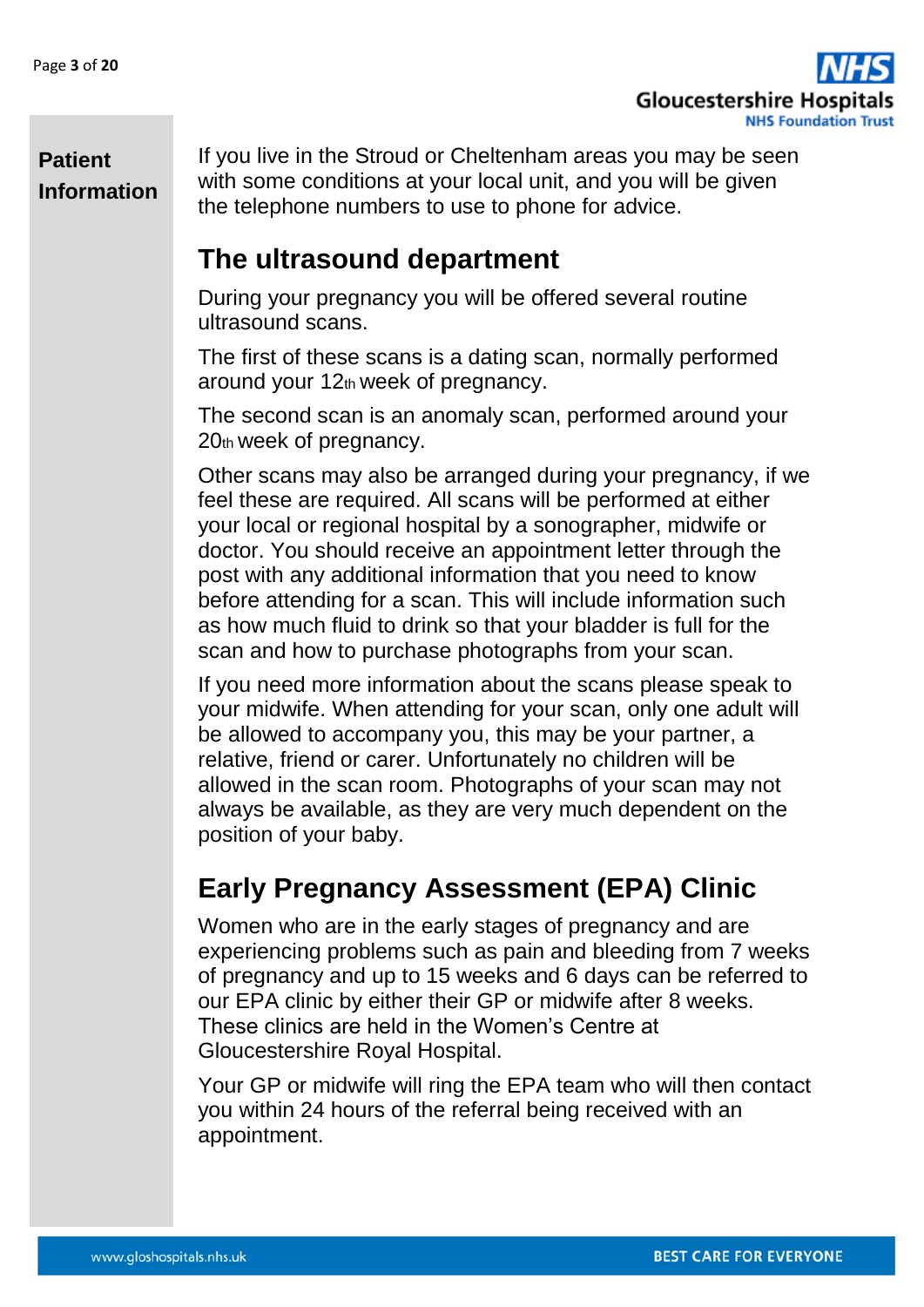

The appointment may not always be within 48 hours. Some women in very early pregnancy will only need telephone advice. Clinic investigations that are performed at the clinic may include ultrasound scans, urine and blood tests. Although appointment times are given for the clinic due to the nature of the clinic, waits of up to two hours may be unavoidable. If you are attending the clinic you are welcome to bring along your partner or a friend.

## **The antenatal clinic**

We provide consultant antenatal clinics in Gloucester, Cheltenham, Stroud, Cirencester and the Dilke hospitals. The team running these clinics includes obstetricians, midwives, maternity health care assistants and support staff such as receptionists. You will be seen in one of our clinics after your dating scan for routine blood tests. Generally, appointments are sent to you in the post following referral from your community midwife.

If you are unable to attend for your appointment, please telephone us to arrange another appointment. Bring your maternity notes to the clinic, so that we can make sure everyone involved in your care remains informed and up to date about your pregnancy. You will also need to bring along a urine sample, your midwife or GP surgery can provide you with a bottle.

The doctors and midwives involved in your care may arrange for you to see other professionals during your pregnancy, such as anaesthetists, paediatricians, dieticians or teams that specialise in certain conditions or health needs.

The antenatal clinics in Cheltenham General and Gloucestershire Royal Hospitals also have **Maternity Assessment Centres (MACs)**.

You will be asked to attend the MACs if you require a higher level of care during pregnancy such as the electronic monitoring of your baby's heartbeat, blood pressure assessment and glucose tolerance tests. These are more detailed assessments and can take a couple of hours. Appointments are arranged by your doctor or midwife either as part of the plan for your pregnancy care or, if concerns about you or your baby arise during pregnancy.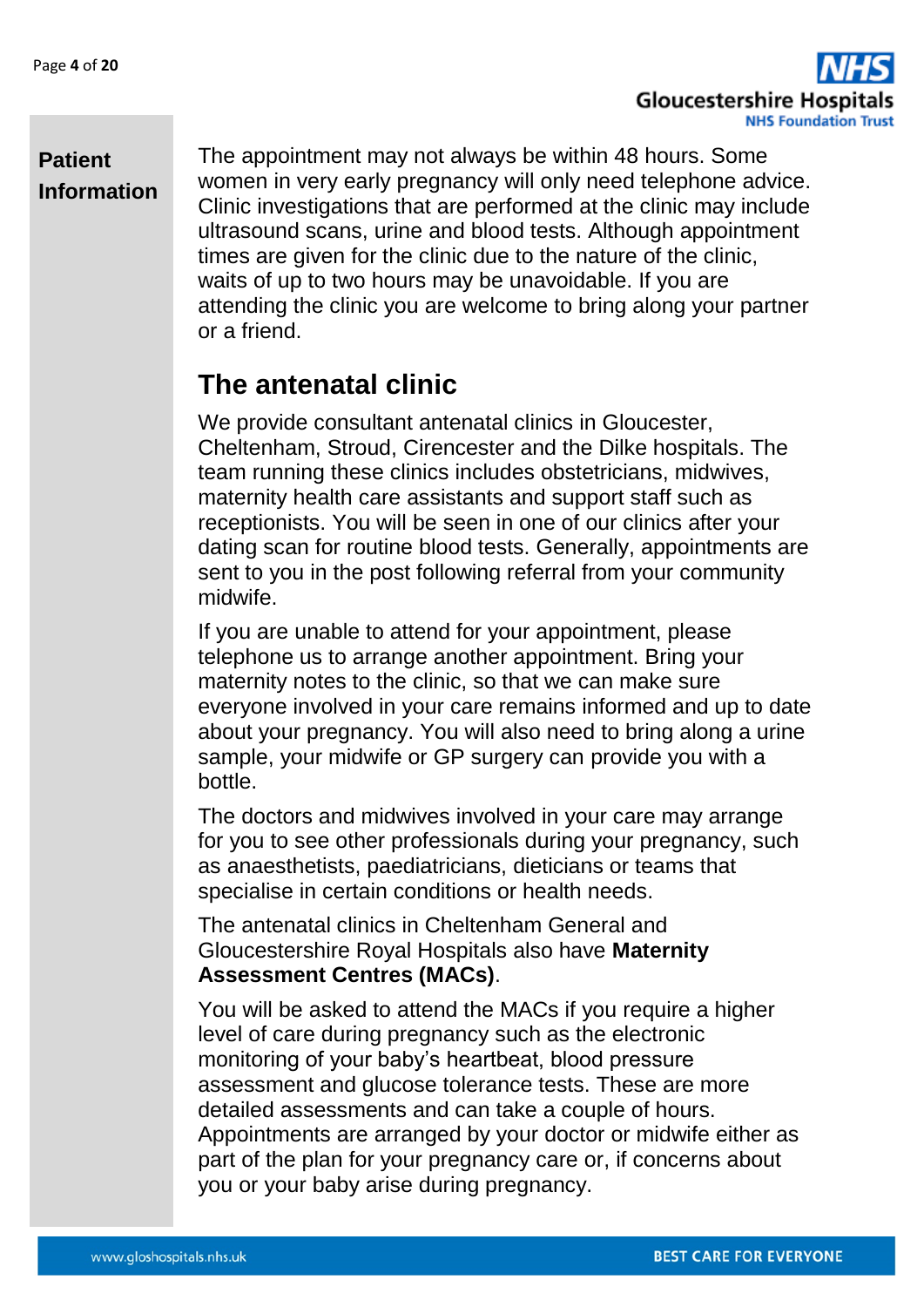

### **The triage department**

The triage area is next to delivery suite at the Women's Centre. You can contact this department for advice 24 hours a day once you are 16 weeks pregnant, to discuss any **urgent**  concerns about your pregnancy or your baby. You may also be referred to triage by your midwife or doctor if they feel that you or your baby requires an assessment.

For urgent advice before 16 weeks you should contact your GP. For non-urgent enquires or advice not related to your pregnancy, you should contact your GP or community midwife, they will be able to advise you.

If you live in the Stroud or Cheltenham areas you may be seen with some conditions at your local unit, and will be given the telephone numbers to phone for advice.

Women attending triage are seen according to the urgency of their condition, rather than by arrival times.

If you feel that your symptoms, such as pain, are becoming worse while you are waiting to be seen, please let us know. Within the triage area you will be seen by a midwife and if necessary a doctor.

Your maternity notes also provide information and advice about symptoms or concerns that you may have, and when you should seek advice.

## **The physiotherapy department**

We are able to offer a physiotherapy service especially for pregnant women or for women who have just had a baby. If you are experiencing problems such as backache, pelvic pain or sciatica during your pregnancy, or in the post-natal period, you can refer yourself to the physiotherapy department by going online: [https://www.gloshospitals.nhs.uk/our-services/services](https://www.gloshospitals.nhs.uk/our-services/services-we-offer/physiotherapy/)[we-offer/physiotherapy/.](https://www.gloshospitals.nhs.uk/our-services/services-we-offer/physiotherapy/)

You may be seen initially in a 'small group' advice clinic and then, if necessary, a one to one appointment. This is not an emergency service, so if your symptoms are sudden or very severe, seek advice by using one of the emergency contact numbers on the front of your orange notes.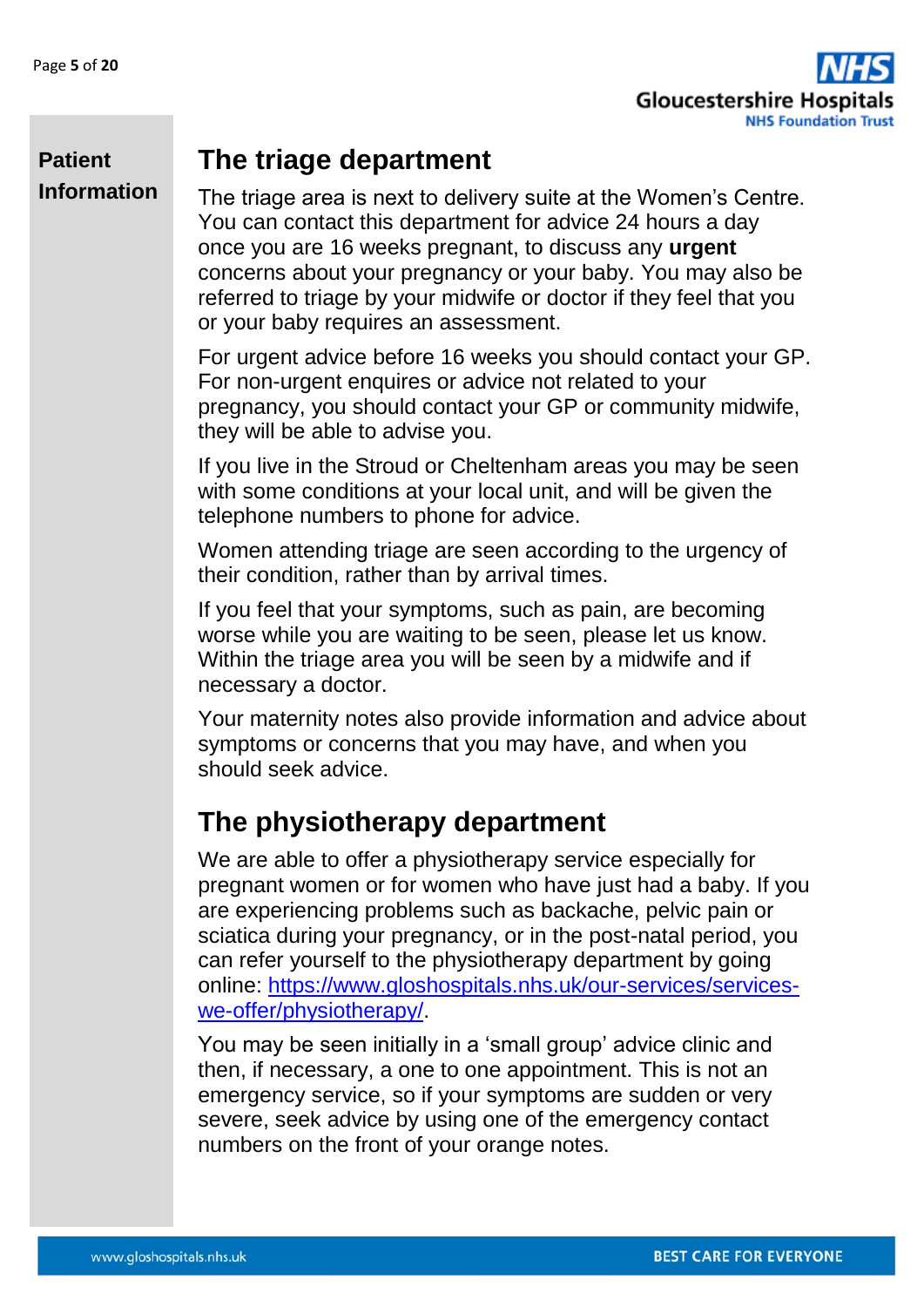

A physiotherapist will often see new mums on the maternity ward to discuss pelvic floor and post natal exercises. All mums will be able to access leaflets giving general advice and explaining different exercises that they should do during pregnancy and after the birth on our maternity website.

## **Where shall I have my baby?**

It is important to think carefully about what sort of care you would like during your birth and where you would like to give birth.

You do not have to decide where to have your baby until later in pregnancy but it is a good idea to start to think about your options early on. Information can be found at the following websites:

[www.gloshospitals.nhs.uk/maternity](http://www.gloshospitals.nhs.uk/maternity) [www.nhs.uk/mypregnancy](http://www.nhs.uk/mypregnancy)

Your community midwife will have additional information, particularly about local facilities and parent education classes that may help you to make choices and prepare for your baby's birth.

All pregnant mums and their partners are offered antenatal education classes. These classes offer you the opportunity to:

- meet other mums-to-be
- find out more about giving birth to your baby
- find out more about feeding your baby
- find out what to expect during the early days

Some sessions may be offered at a local birth centre and others are in your local community in venues such as children's centres.

We also offer reduced cost NHS Midwife Led Hypnobirthing classes, your midwife will be able to give you more details about these classes. There is also information on our maternity website.

Our website, [www.gloshospitals.nhs.uk/our-services/services](http://www.gloshospitals.nhs.uk/our-services/services-we-offer/maternity/our-maternity-services/having-your-baby-gloucestershire/)[we-offer/maternity/our-maternity-services/having-your-baby](http://www.gloshospitals.nhs.uk/our-services/services-we-offer/maternity/our-maternity-services/having-your-baby-gloucestershire/)[gloucestershire/,](http://www.gloshospitals.nhs.uk/our-services/services-we-offer/maternity/our-maternity-services/having-your-baby-gloucestershire/) offers you the opportunity of a virtual tour of the maternity unit.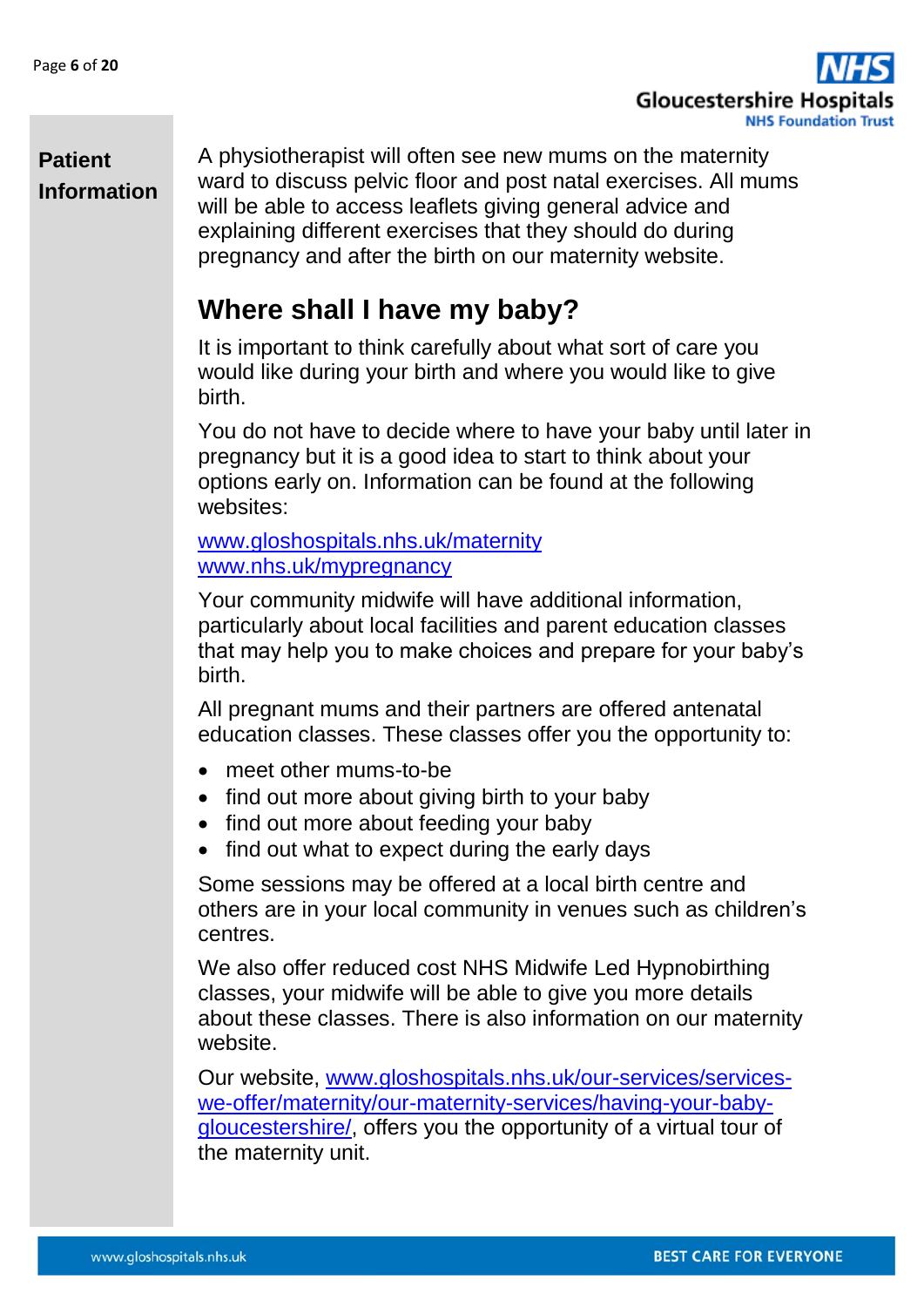

If later in your pregnancy you would like to visit the place in which you are planning to have your baby, we may be able to offer you a tour of the area. Please discuss this with your community midwife as she can advise you further and explain how to book this. In Gloucestershire, we offer a full range of choice of place to have your baby; this may be in one of our three birth centres across the county, the Delivery Suite at the Women's Centre or your own home. Your midwife will also be able to advise you on the safest place to give birth based on research evidence and you and your baby's health.

Together with your community midwife you will make a final plan for your birth towards the end of your pregnancy, usually at 36 weeks.

The community midwife will be able to help you choose where you plan to give birth. This will be based on your individual circumstances, where you think you would feel more comfortable and relaxed, and taking into account what sort of plans you may have for your birth and any health needs you or your baby may have. If you do not have any health issues and have had a straight forward healthy pregnancy, you will be offered midwifery led care in one of our birth centres or a homebirth.

## **Midwifery Led Services**

The results of a large Birth Place Study (2011) found that for healthy women with a straight forward pregnancy, planned births in Midwifery Led Units have the same outcomes for babies, compared to obstetric units with fewer interventions such as instrumental delivery, forceps and ventouse and a reduced chance of a caesarean section.

Midwives are experienced in recognising problems during labour. If there are any signs of complications you will be transferred to the consultant unit located in the Women's Centre at Gloucestershire Royal Hospital.

Giving birth in a relaxed and calm environment such as your home, or one of our birth centres may help you to feel calmer and more relaxed, which in turn will help you feel more in control of your birth. If you plan to deliver at home or in one of our birth centres, your midwife will give you further information.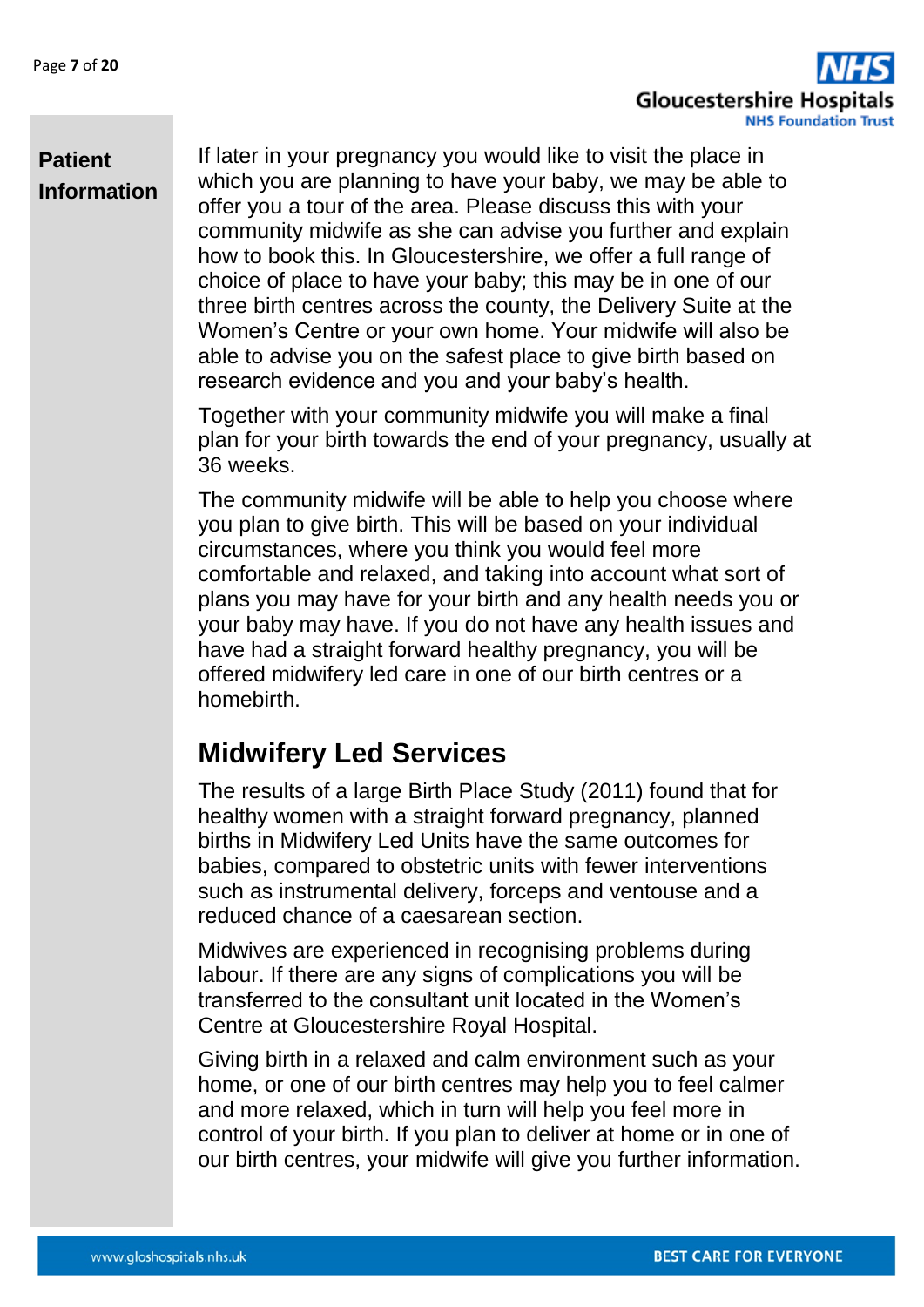

Should you need to be transferred into the consultant unit in labour from home or from the birth centre at Cheltenham or Stroud, this would be by ambulance. The transfer times would not only depend on traffic but also the time it takes for the ambulance to respond to an emergency call. In times of high activity, there may be a delay. If you wish to discuss emergency transfers, please discuss this with your midwife.

## **Giving birth at home**

Many women may choose to give birth at home because they wish to be relaxed and at ease in familiar surroundings.

This helps the natural process of labour and birth, and women often find that they need less pain relief. For women who are fit and healthy, particularly if you have had a baby before, research shows that a home birth is just as safe as a hospital birth. However, if it is your first baby, studies suggest that there is a slight increase in problems if a baby is born at home rather than an obstetric unit.

First time mothers are also more likely to need to be transferred to hospital than second time mothers. For more information to help you make the right choice for you and your baby ask your midwife or go to: www.birthchoiceuk.com.

Some women hire a birthing pool for use at home and a TENS machine (Trans Electrical Nerve Stimulation). A TENS machine is a small, battery-operated device that has leads connected to sticky pads called electrodes. The sticky pads and leads are attached to your back. Electrical impulses are released through these pads and can reduce pain signals going to the spinal cord and brain, they are also thought to stimulate the production of endorphins, which are the body's natural painkillers and help with the discomfort of labour. Your midwife will have gas and air (entonox) for you to use and will also provide all of the equipment necessary for your birth.

Community midwives are experienced in supporting women to give birth at home and are trained to deal with any possible emergencies. If any problems arise during the birth, she will discuss these with you and arrange transfer for you by ambulance to the consultant unit, staying with you at all times.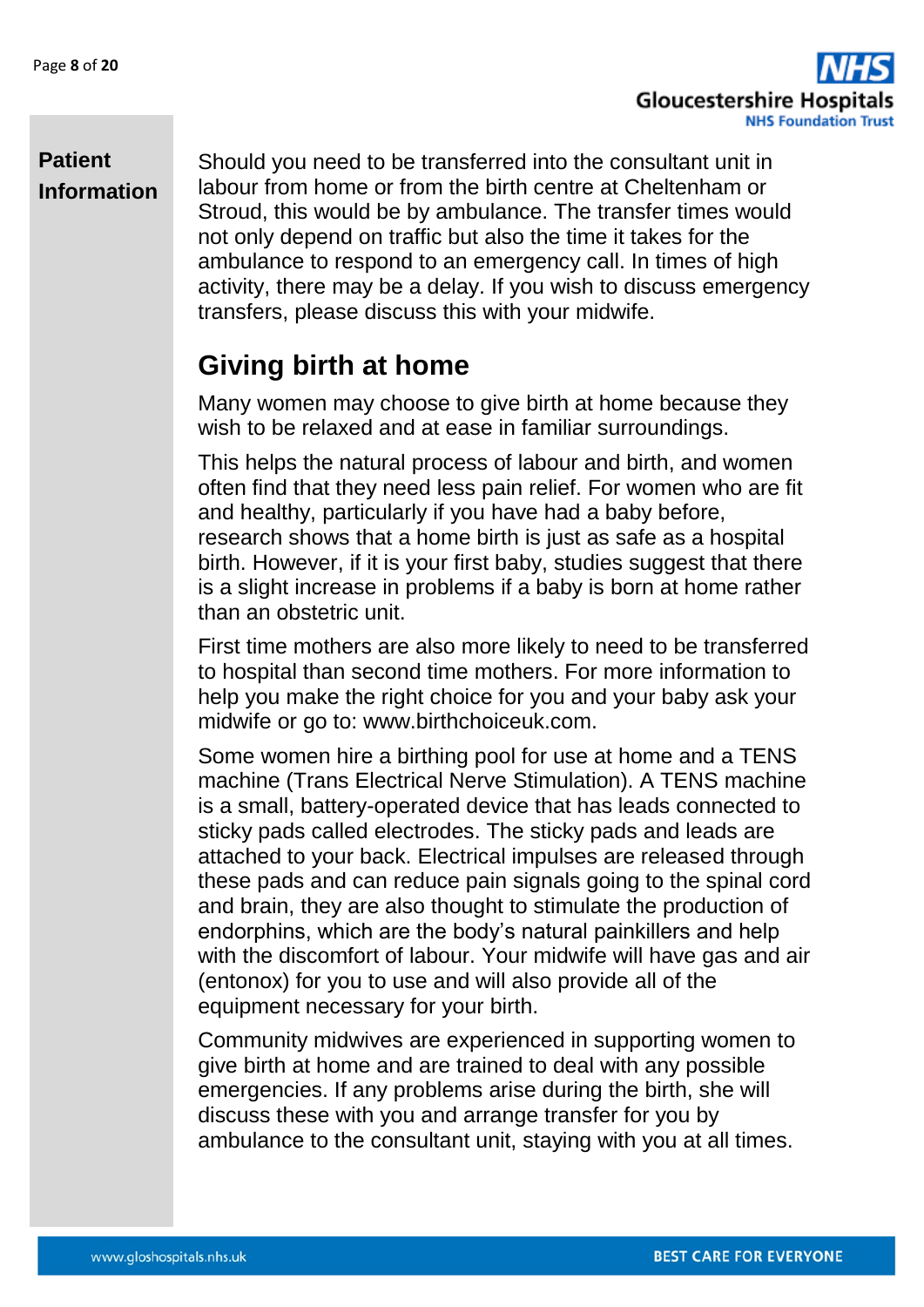

Your community midwife will be able to discuss transfer times to hospital for you and your baby in an emergency; she will also be able to discuss any other questions you may have about our home birth service that is offered throughout Gloucestershire.

## **Midwife Led Birth Centres**

All of the birthing rooms are furnished in a homely way to create a relaxing and comfortable environment in which to have your baby. Many have en-suite facilities and are well equipped to make sure you are comfortable and relaxed during labour. We offer birthing balls, mattresses and cushions, lighting can be dimmed and you can play your own choice of music. All of our birthing centres have birthing pools for you to use. Midwives at the birth centres are trained in aromatherapy and massage and are able to offer a range of aromatherapy oils for you to use. Entonox (gas and air) is available in all the units as opioid injections such as pethidine and diamorphine to provide pain relief. Once you have had your baby, all of the centres offer you the opportunity of early discharge home, usually within 6 to 12 hours if there are no concerns with you or your baby. If you need to stay in hospital, you will be transferred to the maternity ward.

### **Gloucester Birth Unit**

This birth unit is an alongside birth centre which means it is close to the main obstetric unit. Gloucester birth unit is located on the 2nd floor of the Women's Centre (the floor above the delivery suite) and is run by experienced midwives.

Should you require the care of a doctor, you will be transferred usually by wheelchair one floor down to the delivery suite; this usually takes a matter of a few minutes.

You can take a look around the Gloucester Birth Unit with a virtual tour by logging onto our maternity website at:

[www.gloshospitals.nhs.uk/our-services/services-we](http://www.gloshospitals.nhs.uk/our-services/services-we-offer/maternity/our-maternity-services/having-your-baby-gloucestershire/birth-unit-gloucestershire-royal-hospital/)[offer/maternity/our-maternity-services/having-your-baby](http://www.gloshospitals.nhs.uk/our-services/services-we-offer/maternity/our-maternity-services/having-your-baby-gloucestershire/birth-unit-gloucestershire-royal-hospital/)[gloucestershire/birth-unit-gloucestershire-royal-hospital/](http://www.gloshospitals.nhs.uk/our-services/services-we-offer/maternity/our-maternity-services/having-your-baby-gloucestershire/birth-unit-gloucestershire-royal-hospital/)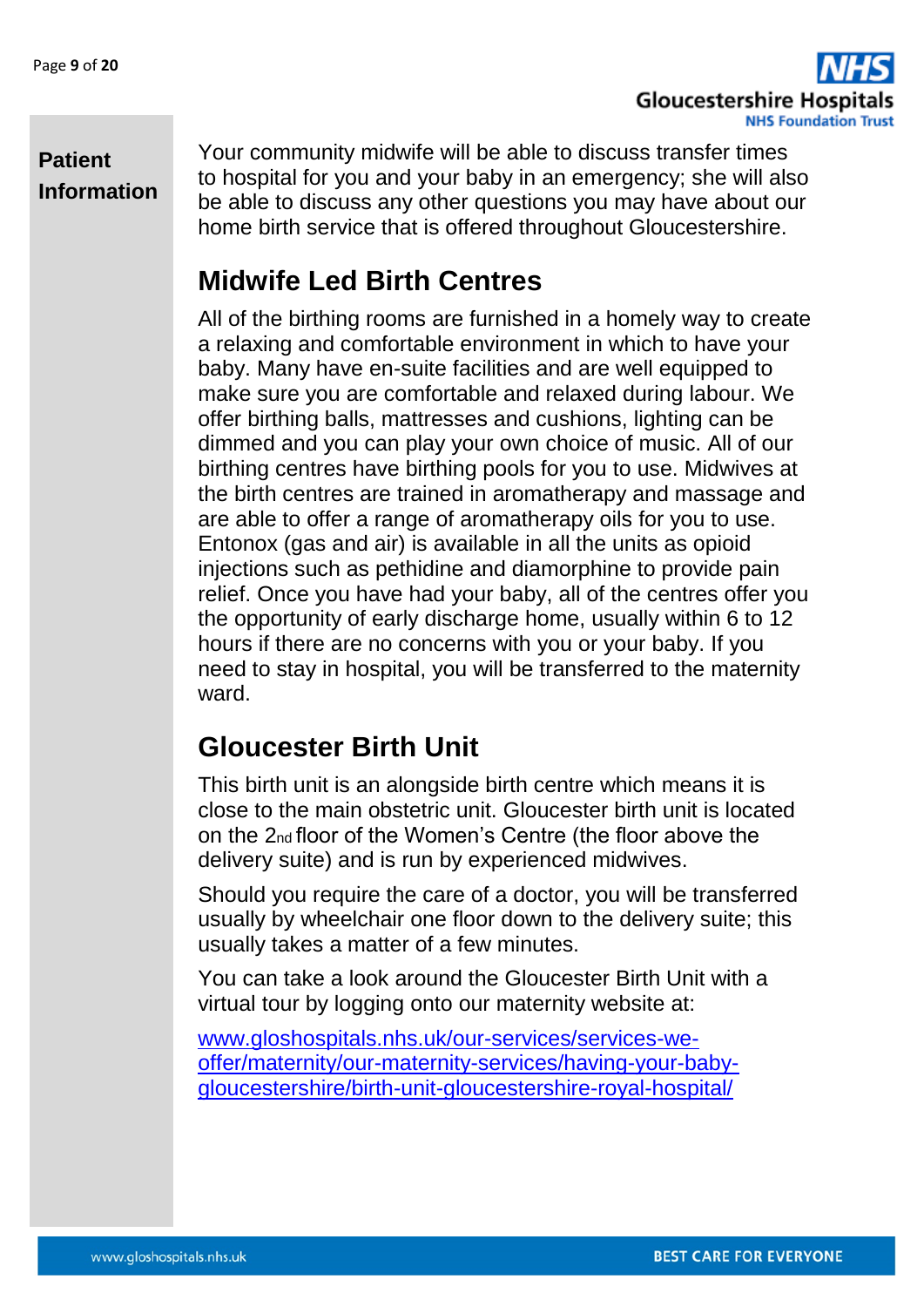**Patient** 



### **Cheltenham Birth Centre**

**Information**

This birth centre is a freestanding birth centre which means it is within your local community and is run by experienced midwives including community midwives from the Cheltenham and North Cotswold areas who you may have met during your pregnancy.

Should you need to see a doctor, or if your baby requires specialist treatment, you will be transferred by ambulance to the Women's Centre at Gloucestershire Royal Hospital. Transfer times not only depend on traffic but also the time it takes for the ambulance to respond to the call.

All emergency calls from the Cheltenham Birth Centre for an ambulance are categorised as high priority, however, in times of high activity, occasionally there may be a delay in the ambulance arriving at the birth centre. Once the ambulance has arrived, a midwife will accompany you or your baby in the ambulance for the transfer.

Your community midwife will be able to answer any questions you may have about the service provided by our midwifery-led birth centres in Gloucestershire.

You can take a look around the Aveta Birth Centre with a virtual tour by logging onto our maternity website at:

[www.gloshospitals.nhs.uk/our-services/services-we](http://www.gloshospitals.nhs.uk/our-services/services-we-offer/maternity/our-maternity-services/having-your-baby-gloucestershire/aveta-birth-centre-cheltenham/)[offer/maternity/our-maternity-services/having-your-baby](http://www.gloshospitals.nhs.uk/our-services/services-we-offer/maternity/our-maternity-services/having-your-baby-gloucestershire/aveta-birth-centre-cheltenham/)[gloucestershire/aveta-birth-centre-cheltenham/](http://www.gloshospitals.nhs.uk/our-services/services-we-offer/maternity/our-maternity-services/having-your-baby-gloucestershire/aveta-birth-centre-cheltenham/)

## **Stroud Birth Centre**

This birth centre is a free standing birth centre which means it is within your local community and is run by experienced midwives including community midwives from the Stroud and Cirencester areas who you may have met during your pregnancy. Should you need to see a doctor or if your baby requires specialist treatment you will be transferred to the Women's Centre at Gloucestershire Royal Hospital. Transfer times not only depend on traffic but also the time it takes for the ambulance to respond to the call. All emergency calls from the Stroud Birth Centre for an ambulance are categorised as high priority, however, in times of high activity occasionally there may be a delay in the ambulance arriving at the birth centre.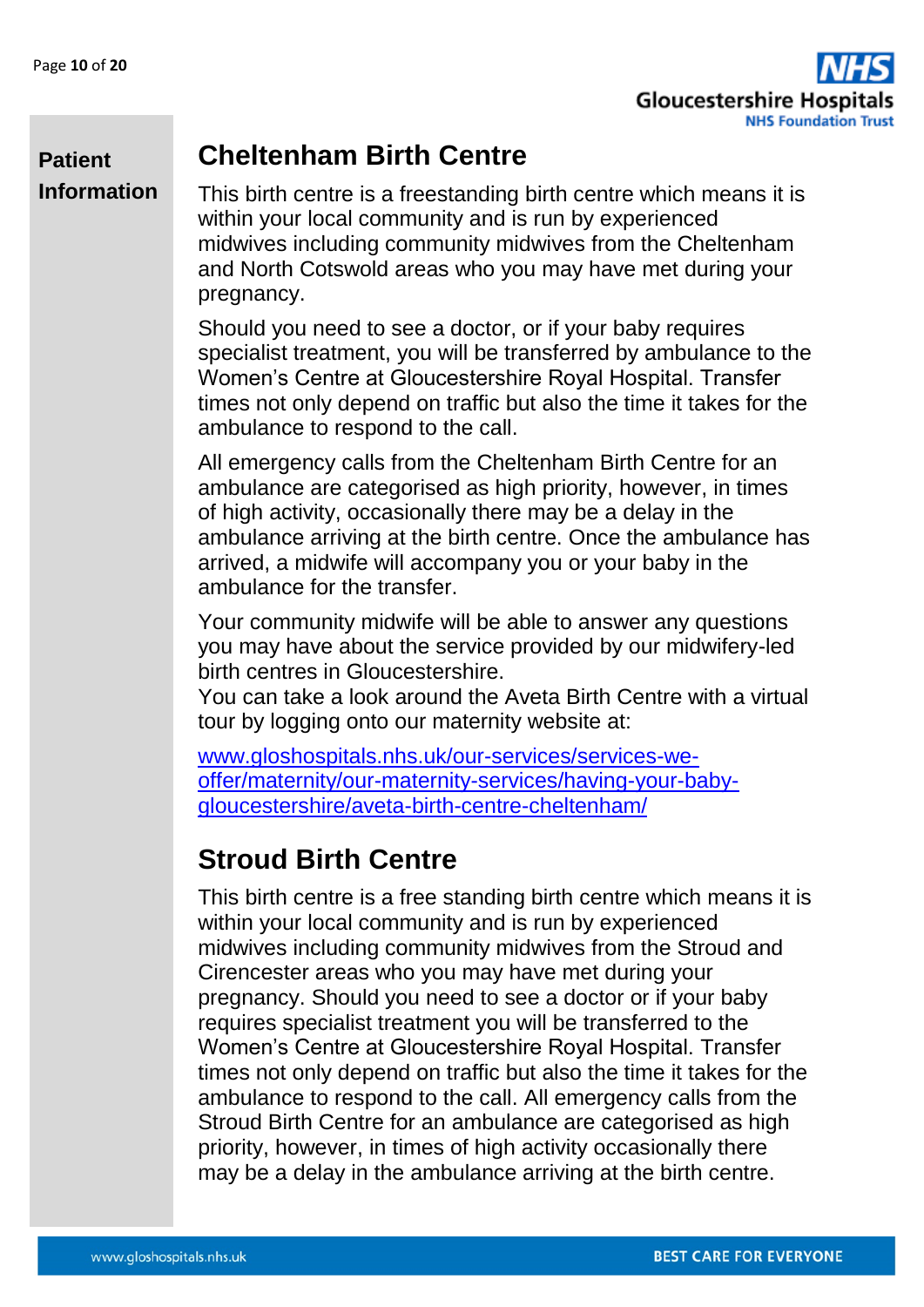

Once the ambulance has arrived, a midwife will accompany you or your baby for the transfer. Your community midwife will be able to answer any questions you may have about our midwifery-led birth centres in Gloucestershire.

Stroud Birth Centre have postnatal beds for women who require a longer postnatal stay/support of the midwives.

This allows women to recover in a relaxed environment nearer their home.

You can take a look around the Stroud Birth Centre with a virtual tour by logging onto our maternity website at: [www.gloshospitals.nhs.uk/our-services/services-we](http://www.gloshospitals.nhs.uk/our-services/services-we-offer/maternity/our-maternity-services/having-your-baby-gloucestershire/stroud-maternity-unit/)[offer/maternity/our-maternity-services/having-your-baby](http://www.gloshospitals.nhs.uk/our-services/services-we-offer/maternity/our-maternity-services/having-your-baby-gloucestershire/stroud-maternity-unit/)[gloucestershire/stroud-maternity-unit/](http://www.gloshospitals.nhs.uk/our-services/services-we-offer/maternity/our-maternity-services/having-your-baby-gloucestershire/stroud-maternity-unit/)

## **The Delivery Suite**

Central Delivery Suite at Gloucestershire Royal Hospital is a friendly, multi-professional environment with 24/7 cover from an anaesthetist and consultant obstetrician. Care in labour and birth is provided by a team of doctors, midwives and support workers. We work in partnership with you to provide individualised plans of care. It is suited to women with complex pregnancies, under consultant led care or those who wish to have an epidural in labour.

Central Delivery Suite has 11 birthing rooms all of which have en-suite bathrooms. We have multi positional birthing beds and equipment such as birthing balls for you to use during your labour and the birth of your baby. We also have aromatherapy available to mothers giving birth on the delivery suite. Please speak to your midwife if this is something you would like.

Although the rooms are designed for women with more complex needs, it is also possible for them to be adapted to reflect a home from home setting to make you feel more at ease.

We have a birthing pool room for those who wish to experience a water birth or use water as a means of pain relief. For higher risk mothers using the pool we can offer continuous fetal monitoring via telemetry if required.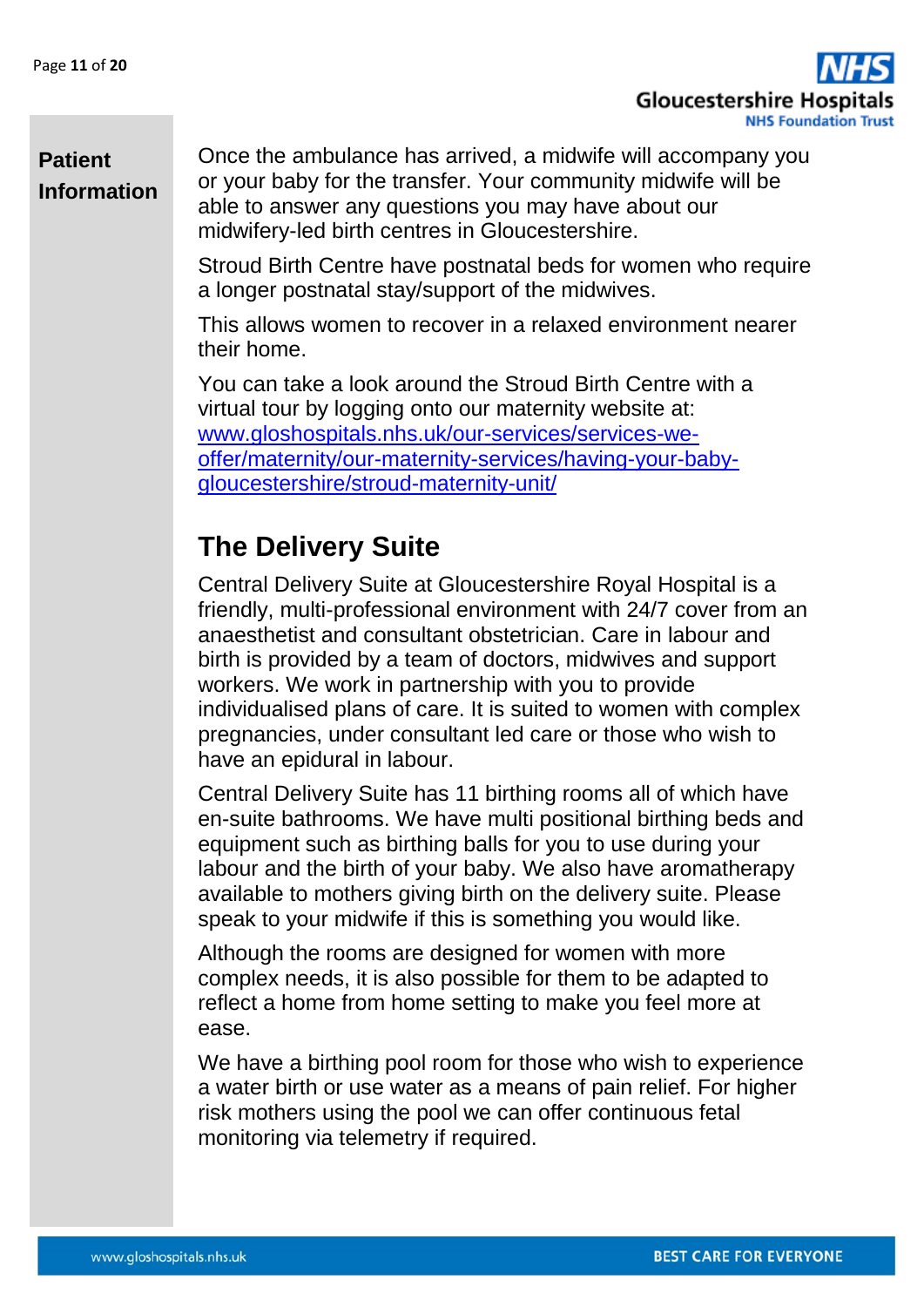

All rooms are furnished with machines to monitor your baby's heart rate via telemetry. This allows all mothers being monitored to move around while in labour without being limited by wires or leads.

We have 2 obstetric theatres and 2 high dependency rooms for women who require additional care. We are located next to the Neonatal unit, should your baby require extra support following birth.

You are welcome to have a maximum of 2 birthing partners to support you during your labour and birth. There is no visiting on the Labour Ward but you are welcome to have visitors on the postnatal ward.

You can take a look around the Delivery Suite Women's Centre with a virtual tour by logging onto our maternity website at:

[www.gloshospitals.nhs.uk/our-services/services-we](http://www.gloshospitals.nhs.uk/our-services/services-we-offer/maternity/our-maternity-services/having-your-baby-gloucestershire/delivery-suite-gloucestershire-royal-hospital/)[offer/maternity/our-maternity-services/having-your-baby](http://www.gloshospitals.nhs.uk/our-services/services-we-offer/maternity/our-maternity-services/having-your-baby-gloucestershire/delivery-suite-gloucestershire-royal-hospital/)[gloucestershire/delivery-suite-gloucestershire-royal-hospital/](http://www.gloshospitals.nhs.uk/our-services/services-we-offer/maternity/our-maternity-services/having-your-baby-gloucestershire/delivery-suite-gloucestershire-royal-hospital/)

## **What happens after I've had my baby?**

If you give birth in one of our birth centres across the county, you will be able to return home as soon as you wish, providing that you are both well. Your partner will be able to stay with you and you can all return home together.

If you give birth on the delivery suite, most mums and babies are transferred to the maternity ward for a while before discharge home, usually the following day.

#### **The Maternity Ward**

This ward is designed to provide care for women who need to stay in hospital either before they have had their baby, or to rest and recover afterwards. The ward has several small bays with en suite facilities, and single rooms which are available to women who due to a medical condition may require them.

You may wish to book a single room during your stay by choosing to pay for an amenity room with en-suite facilities. Unfortunately, the availability is not guaranteed but please ask the midwife caring for you when you have had your baby.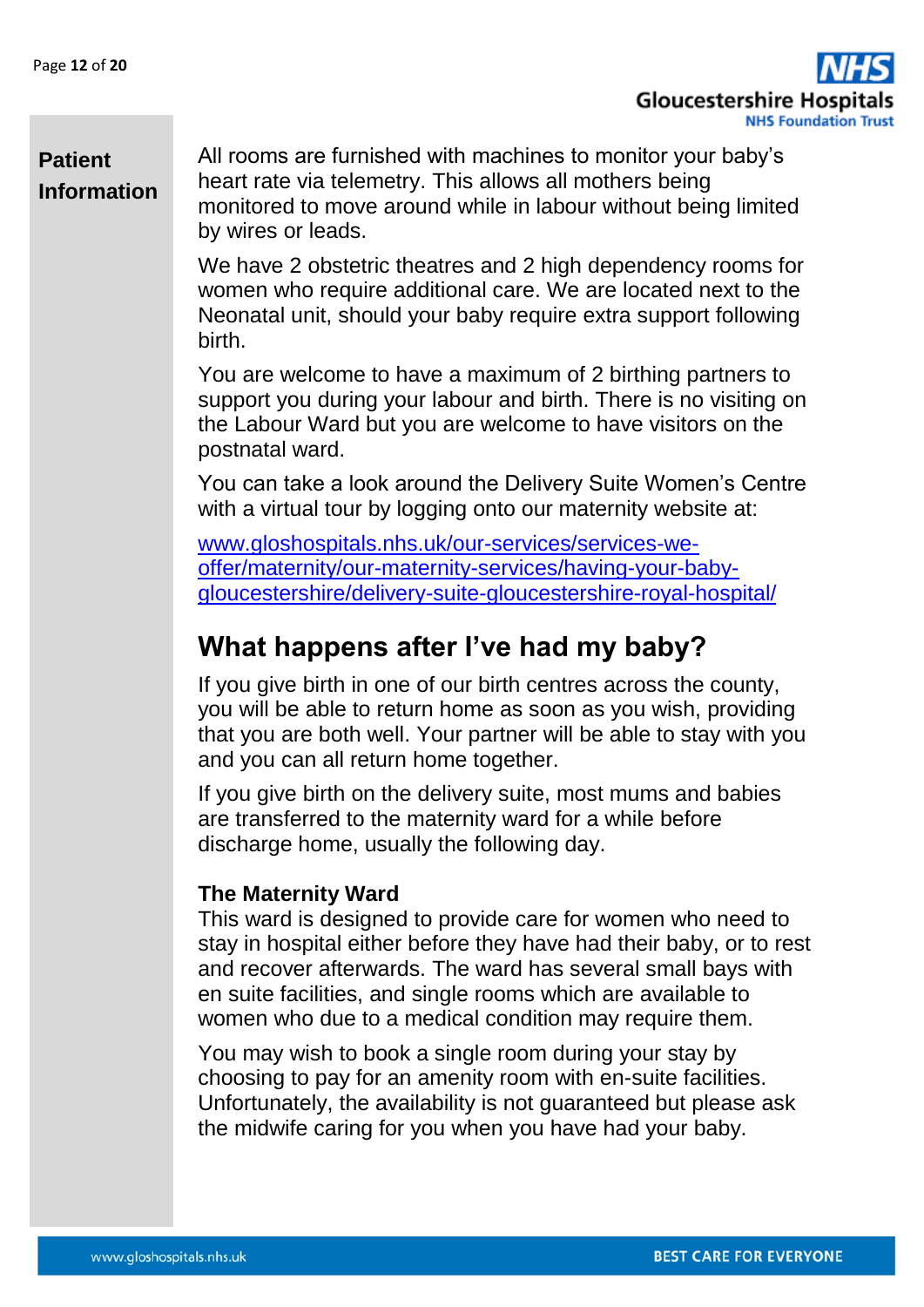

The team on the maternity ward include midwives, nursery nurses, maternity care assistants and support staff such as receptionists and domestics. Doctors and other staff groups such as physiotherapists involved in your care regularly visit the ward, as do doctors (paediatricians) who may be involved in the care of your baby.

#### **Neonatal Unit (NNU)**

Some babies require admission to the Neonatal Unit (NNU). These babies may be pre-term (below 37 weeks gestation), small or require special observation and treatment. Some babies need to stay in the NNU for just a few hours; others may need to stay longer. You may visit the NNU during your pregnancy if it appears that your baby may require admission to the unit.

#### **Transitional Care Unit**

This is a 4 bedded area within the maternity ward if joint care from the midwives and neonatal team is required for you and your baby.

### **General information**

**Visiting hours** on the maternity ward are 9:00am to 9:00pm. All visitors will need to report to reception, and the number of visitors in addition to your partner is limited to 2 per mum and baby. During labour and birth there are no visiting restrictions, but we ask you to keep the number of birth supporters you have to a maximum of 2 people.

Visiting hours on the Neonatal Unit (NNU) for parents and siblings are open. For other family and friends the visiting times will be 11:00am to 8:00pm with a maximum of 4 people at any time per cot.

These times are at the discretion of the Nurse in Charge, therefore please be understanding of families who may be having a difficult time and respect all staff and families if you are asked to leave.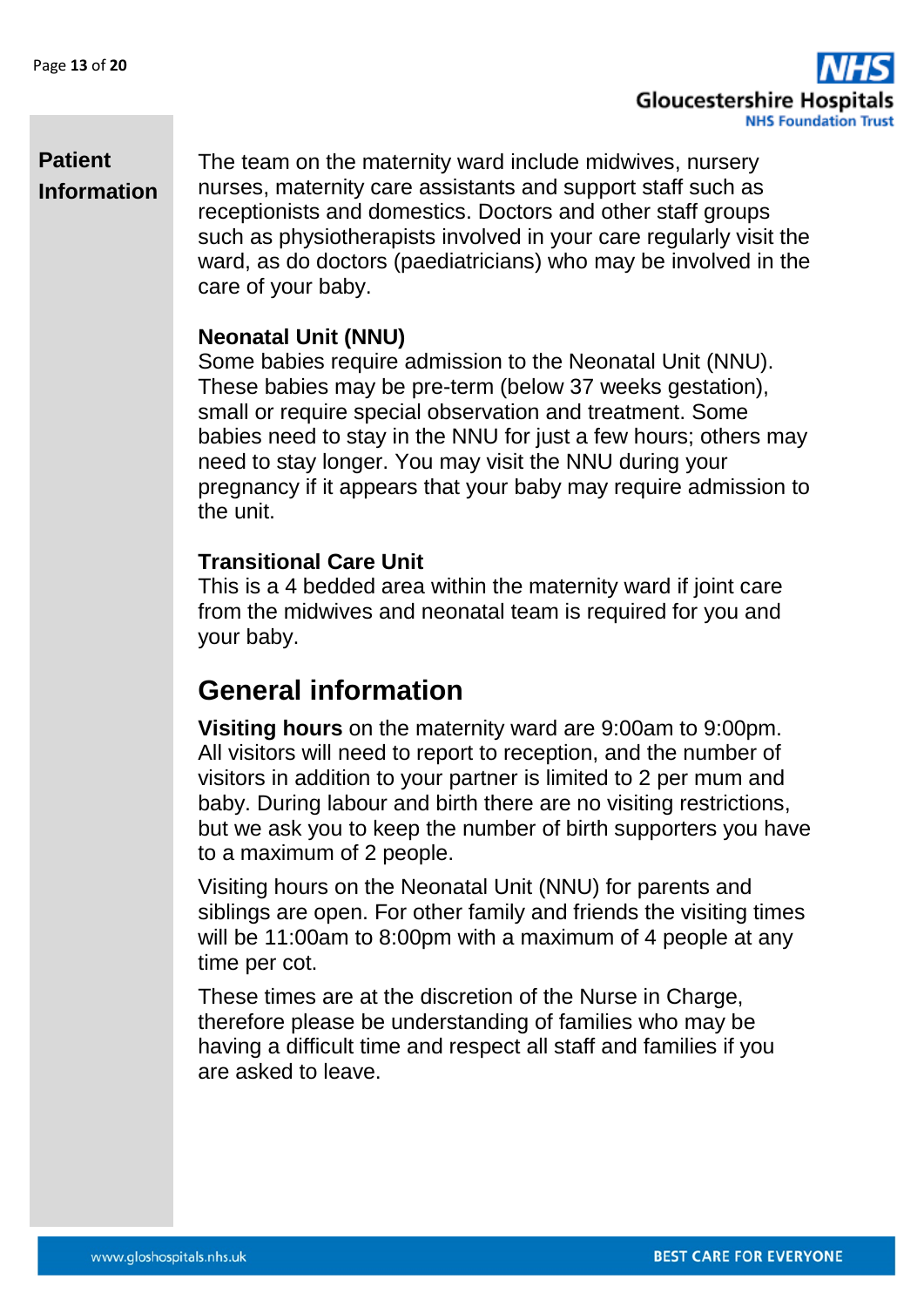**Gloucestershire Hospit NHS Foundation Trust** 

### **Patient Information**

You should also be aware that all babies are vulnerable to infections so if anyone is unwell they must not visit. These include visitors who have coughs or colds and anyone who has recently had diarrhoea or vomiting who must stay away from hospital until they are 48 hours clear of symptoms.

Visitors are asked to keep noise levels to a minimum, like being in a library.

**Meals** are provided for you during your stay; a choice is available. If you have any food preferences for dietary or religious reasons that are not on the menu, please ask a member of staff. Food and refreshments are available for your partner and visitors to purchase in Fosters Restaurant (9:00am to 7:00pm) and in coffee shop outlets within the main hospital. There are also vending machines, with hot and cold snacks available in the main corridor outside of the Women's Centre.

## **Feeding your baby**

Gloucestershire Hospitals NHS Foundation Trust is a 'Baby Friendly' hospital and has maintained full UNICEF Baby Friendly Initiative accreditation status for supporting women to breast feed successfully.

Midwives, maternity support workers and maternity care assistants will support you to feed your baby in the way in which you have chosen. If you choose to breast feed your baby, you will be given support to make sure you are confident in latching your baby to the breast, together with advice for dealing with common problems.

If you choose to formula feed your baby, staff can show you how to make up feeds before going home. You will need to bring in some formula milk to use during your stay. It may be easier for you to bring in 'ready to feed' cartons. We are able to supply you with formula for your baby's first feed, or if there is a medical need.

During your stay, you can get additional support from voluntary breast feeding support workers or an infant feeding specialist midwives.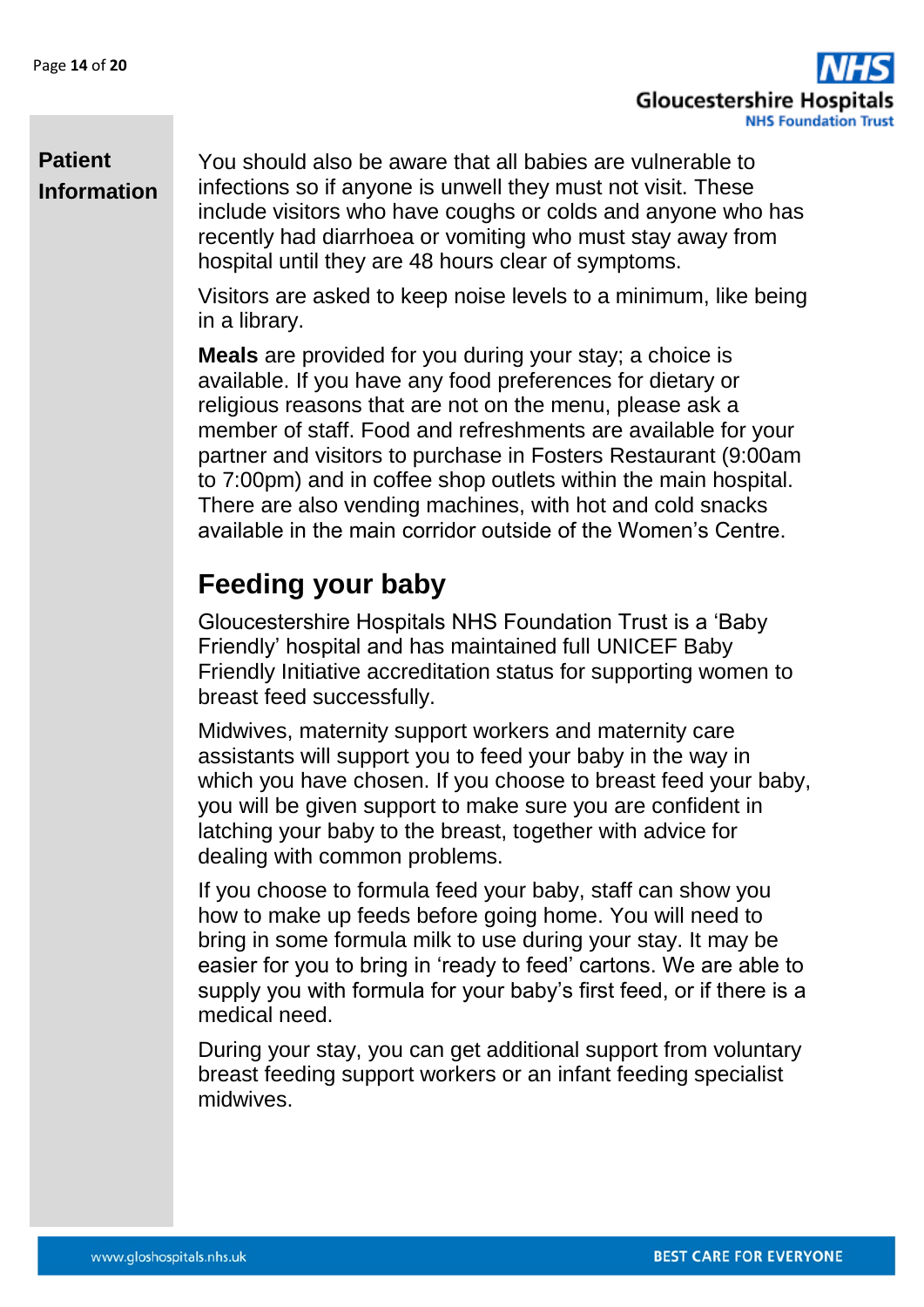

You will also receive leaflets giving further information which will explain where to obtain support and advice.

## **Security**

All staff wear identity badges and should always introduce themselves to you. Do not be afraid to challenge anyone if you are not sure. If anything or anyone gives you cause for concern, please let a member of staff know immediately.

Within the Women's Centre a small tag is secured using a baby identity label on your baby's foot. Taking a baby near to one of the ward exits will cause an alarm to sound. This tag will be checked and removed by a member of staff just before your discharge.

## **Parking**

Parking at Gloucestershire Royal and Cheltenham General Hospitals is controlled and monitored through a private company SABA. Please visit the following link for more information about travel and parking at our hospitals: [www.gloshospitals.nhs.uk/your-visit/travel-parking/](http://www.gloshospitals.nhs.uk/your-visit/travel-parking/)

You will need to pay for parking either by purchasing a ticket from one of the pay and display machines in the visitors parking area, or when leaving if you are parked in the multi-story car park in Gloucestershire Royal Hospital. There are short stay drop off points near the entrance for your convenience.

If you are coming to the Women's Centre in labour, for your safety and convenience please use the emergency entrance (glass doors). Use the call bell for the department you require which is situated to your left of the doors. Staff will release the door. On entering the Women's Centre, the lifts are on your left hand side. At all other times, use the main hospital entrance. Please note the parking restrictions.

We are unable to enter into parking disputes between you and SABA. Parking is free at Stroud Maternity Unit.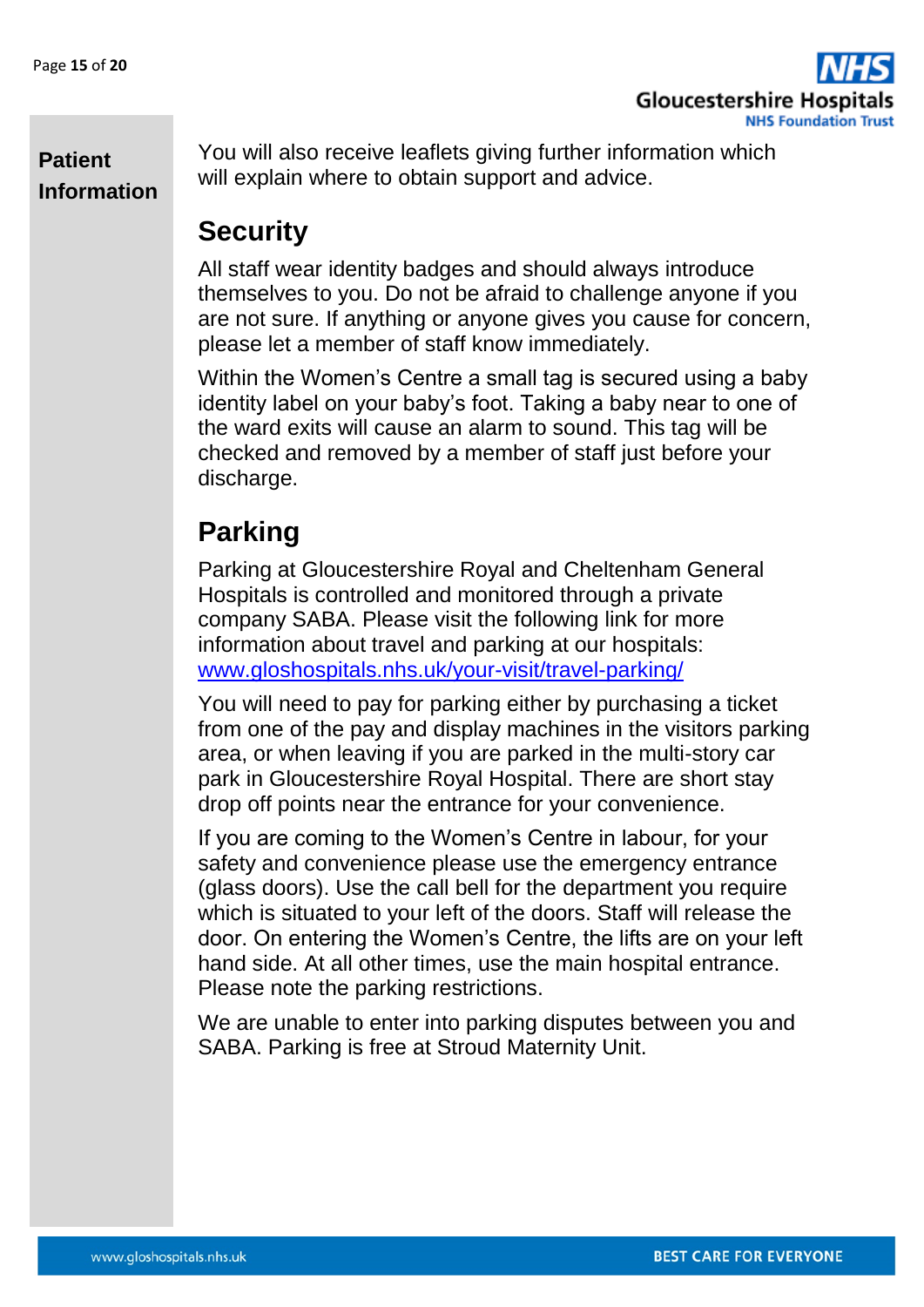

### **The hospital bus service**

Pullmans run a number 99 bus service between Gloucestershire Royal Hospital and Cheltenham General Hospital sites. For more information, and the bus timetable visit:

[https://intranet.gloshospitals.nhs.uk/departments/estates](https://intranet.gloshospitals.nhs.uk/departments/estates-facilities/travel-parking/)[facilities/travel-parking/](https://intranet.gloshospitals.nhs.uk/departments/estates-facilities/travel-parking/)

## **Smoking**

Gloucestershire Hospitals NHS Foundation Trust is a smoke free zone and smoking is not permitted by patients or staff within the Trust buildings or hospital grounds.

Maternity services are committed to supporting pregnant women and their families to quit smoking to protect their health and that of their baby, and offer nicotine replacement therapy during their hospital stay. You can access support with stopping smoking by visiting:<https://hlsglos.org/>

## **Spiritual care**

The chaplains and other members of the spiritual care team visit the wards regularly but can be contacted at any time during your stay if you would like their support. Ask a member of staff if you wish to request a visit from a chaplain or a representative of any other religion. Rooms for prayer are available within the hospital.

## **Translation, interpretation services and signing**

If you need help with communication during your stay in hospital, please let us know as soon as possible so that arrangements can be made.

## **Going home with your baby**

The length of time you stay in hospital will depend on the type of birth you have and on you and your baby's individual needs. Your discharge from hospital will be planned in conjunction with you.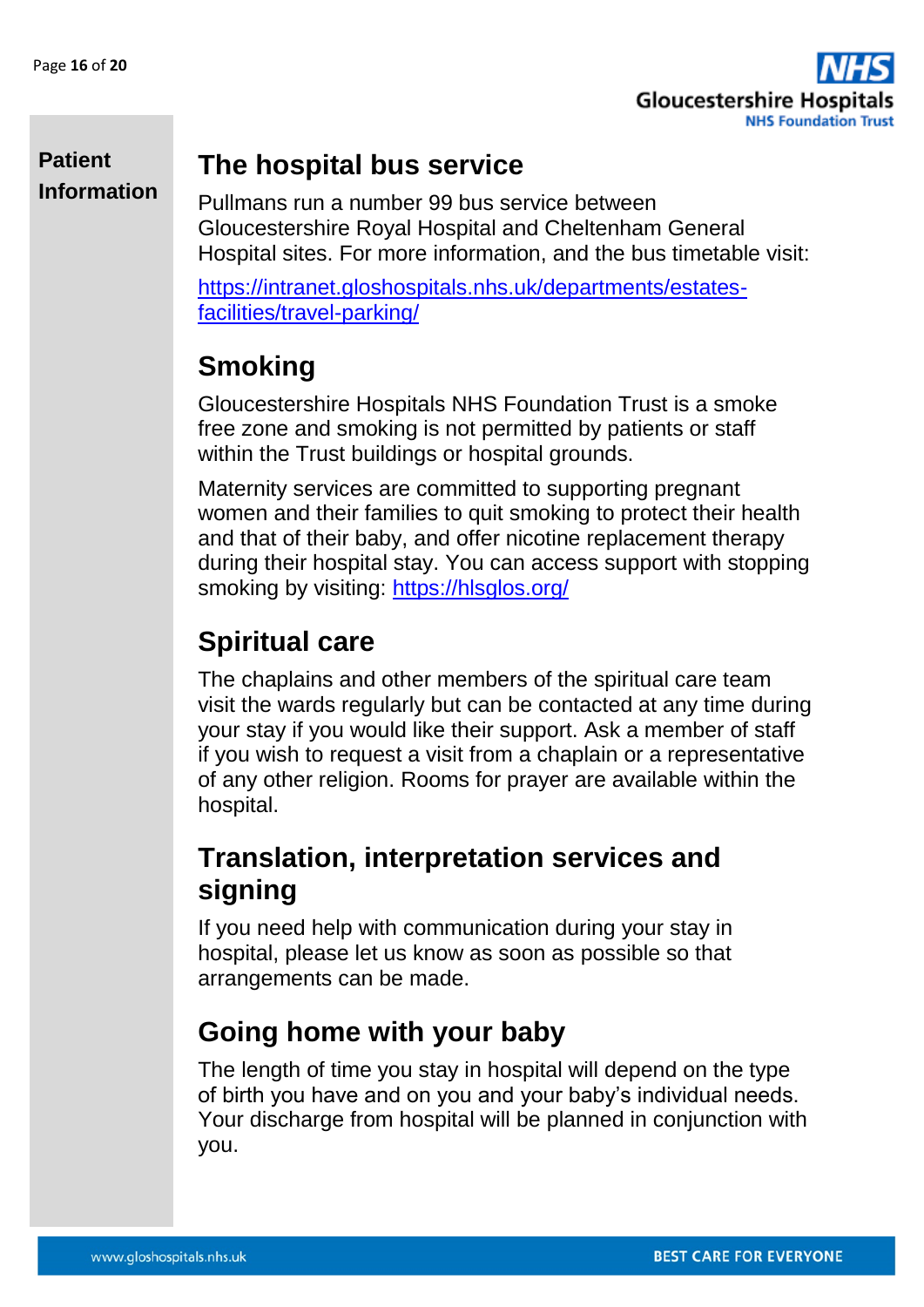

Please check that we have your correct address and phone numbers. If you are not returning to your usual address when you are discharged please let the midwives know so that we can arrange for a community midwife to visit wherever you are.

When you go home, you will be given your hand held notes and also your baby's child health record (red book). Both of these health record books contain lots of useful information regarding you and your baby's health and when you may need to seek advice.

You will also be given links to useful leaflets and resources such as our film 'Going home with your new baby' which can be accessed by visiting this link:

#### [www.gloshospitals.nhs.uk/postnatal-video](http://www.gloshospitals.nhs.uk/postnatal-video)

During the drive home, it is a legal requirement that all babies are secured in an appropriate car seat. It is essential that you purchase the correct type of infant car seat for your vehicle and that you know how to fit the seat correctly before you leave the hospital with your baby.

### **Postnatal care for you and your baby**

After you have returned home postnatal care is planned in conjunction between you, your community midwife and maternity support workers (MSWs). They will either visit you at home or contact you by telephone the day after discharge from hospital. A MSW will invite you to attend a clinic when your baby is 5 days old to perform the newborn hearing screening test and newborn blood spot test. You will receive a call a few days before to book this in. We will make sure that you have the appropriate contact numbers should you require any support or advice between visits. We will also make sure that you have contact details for the local and national breast feeding support groups.

You may be seen at home or in one of our clinics. These are held within the hospital or birth centres at the weekend and in some children's centres during the week. These clinics enable us to be able to offer you flexibility and choice. Your community midwife will have details of these clinics and how to book an appointment for you and your baby.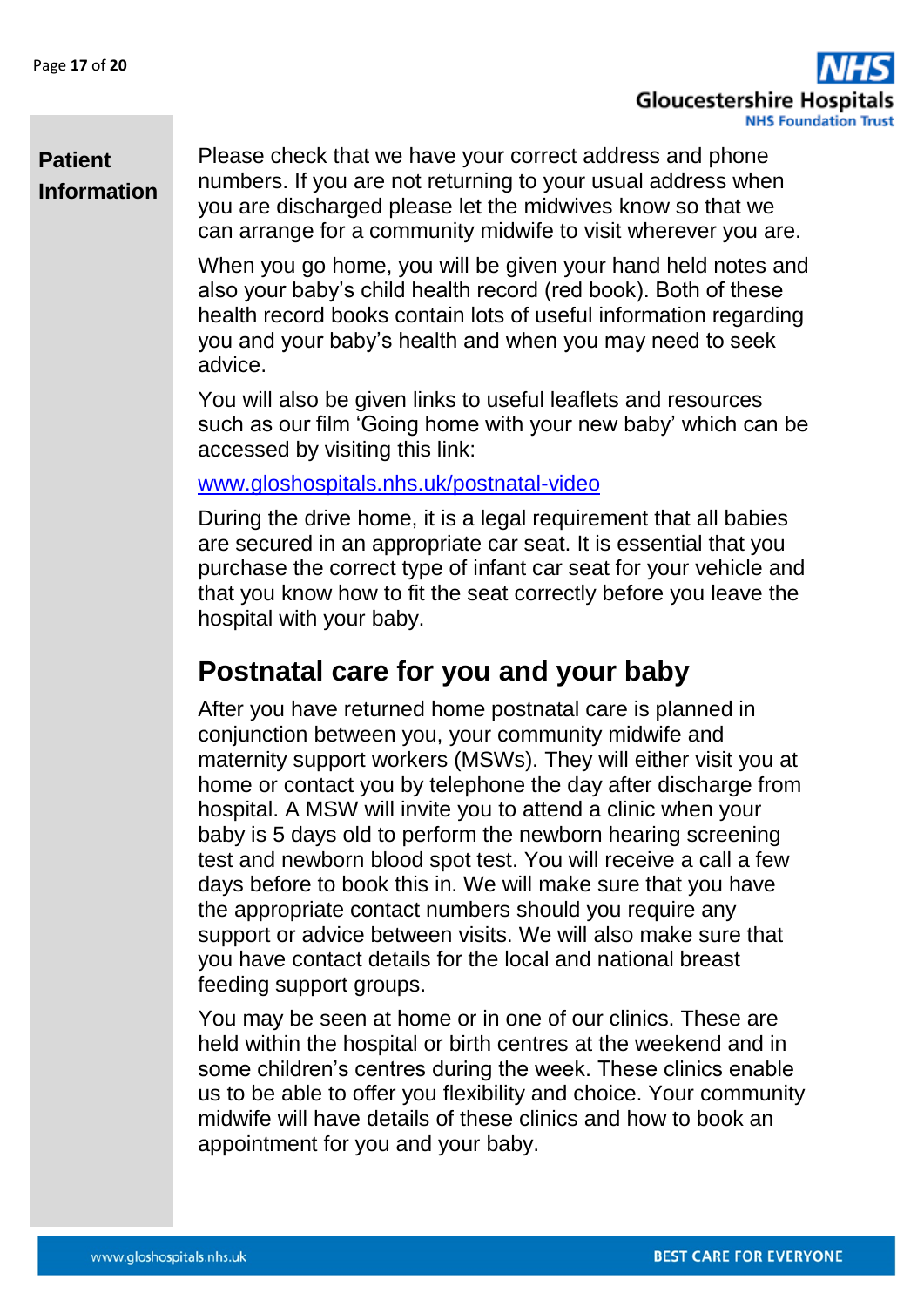**Gloucestershire Hospit NHS Foundation Trust** 

### **Patient Information**

Please bring your notes and your baby's red book.

Your health visitor will make contact with you and visit you and your baby between 10 to 14 days after birth. The health visitor will take over your care after you are discharged from maternity services.

Your GP will receive information regarding your baby's birth and will arrange to see you for a postnatal check-up between 6 and 8 weeks after your baby was born. This is often the same time for your baby's first vaccinations.

### **Contact information**

**Gloucestershire Hospitals Switchboard**  Tel: 0300 422 2222

### **Gloucestershire Royal Hospital**

**Maternity Advice Line**  Tel: 0300 422 5541

#### **Delivery Suite**

Tel: 0300 422 5525 Tel: 0300 422 5542

#### **Maternity Ward**

Tel: 0300 422 5520

**Birth Unit** Tel: 0300 422 5523

#### **Antenatal Clinic**

Tel: 0300 422 6103 Monday to Friday, 8:00am to 4:00pm

#### **Scan Department**

Tel: 0300 422 5099 Monday to Friday, 8:00am to 4:00pm

**Physiotherapy Department**  Tel: 0300 422 8303 Monday to Friday, 8:00am to 4:00pm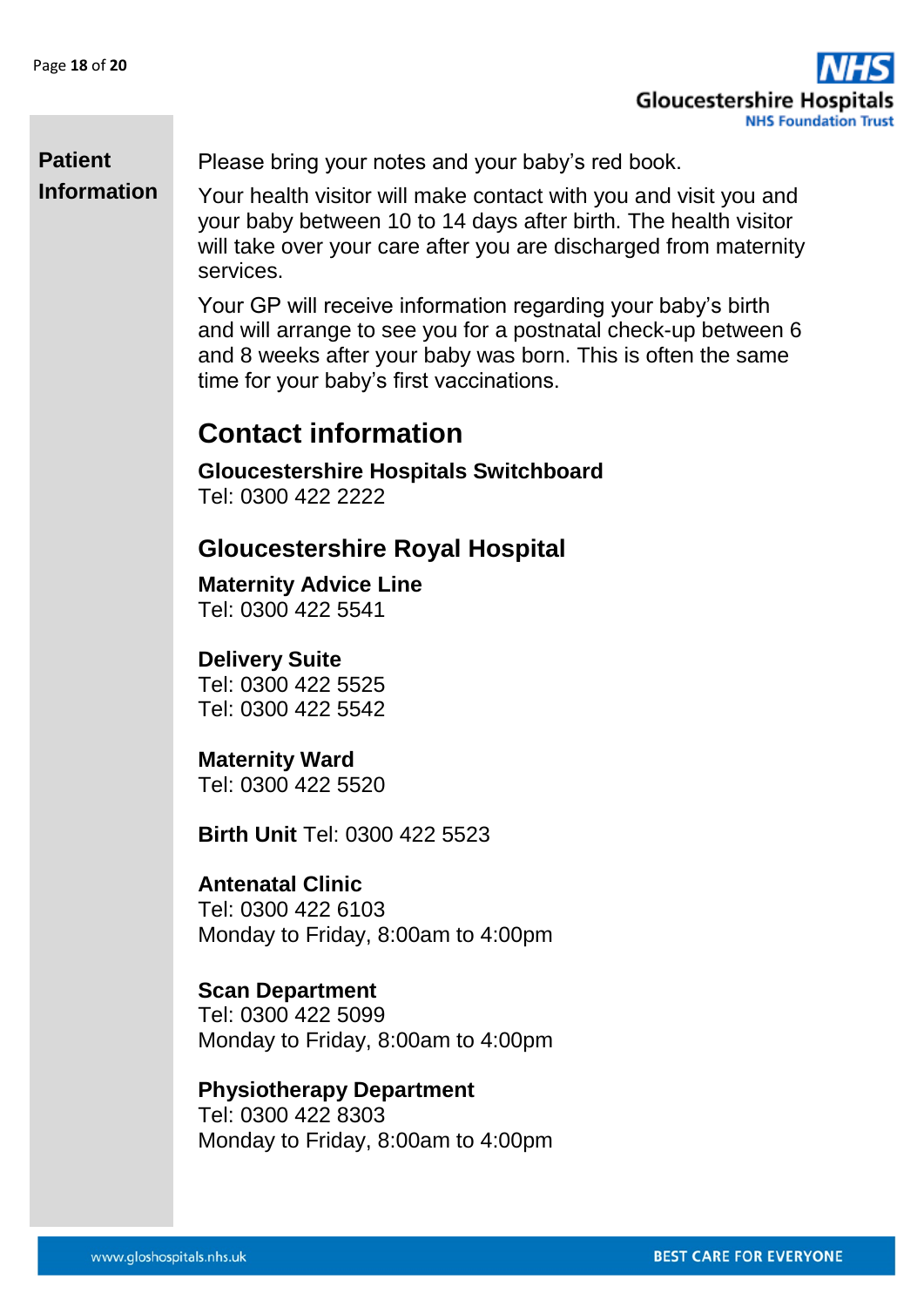**Patient** 



#### **Cheltenham General Hospital**

**Birth Centre**  Tel: 0300 422 2324 **Information**

> **Antenatal Clinic**  Tel: 0300 422 2346 Monday to Friday, 8:00am to 4:00pm

> **Scan Department**  Tel: 0300 422 2354 Monday to Friday, 8:00am to 4:00pm

**Physiotherapy Department**  Tel: 0300 422 2344 Monday to Friday, 8:00am to 4:00pm

**Stroud Maternity Unit Birth Centre**  Tel: 0300 421 8019

**Scan Department**  Tel: 0300 421 0825 Monday to Friday, 8:00am to 4:00pm

You can contact your named midwife or the Community Midwives office on the following numbers:

**Gloucestershire Royal Hospital Maternity Advice Line/Triage**  Tel: 0300 422 5541 (24 hours)

**Lydney Health Centre**  Tel: 03004 218141 - select option 5

**Newent Health Centre**  Tel: 03004 216737

**Cinderford Health Centre**  Tel: 03004216724

**Coleford Health Centre**  Tel: 0300 421 8850 or 8859 - answerphone